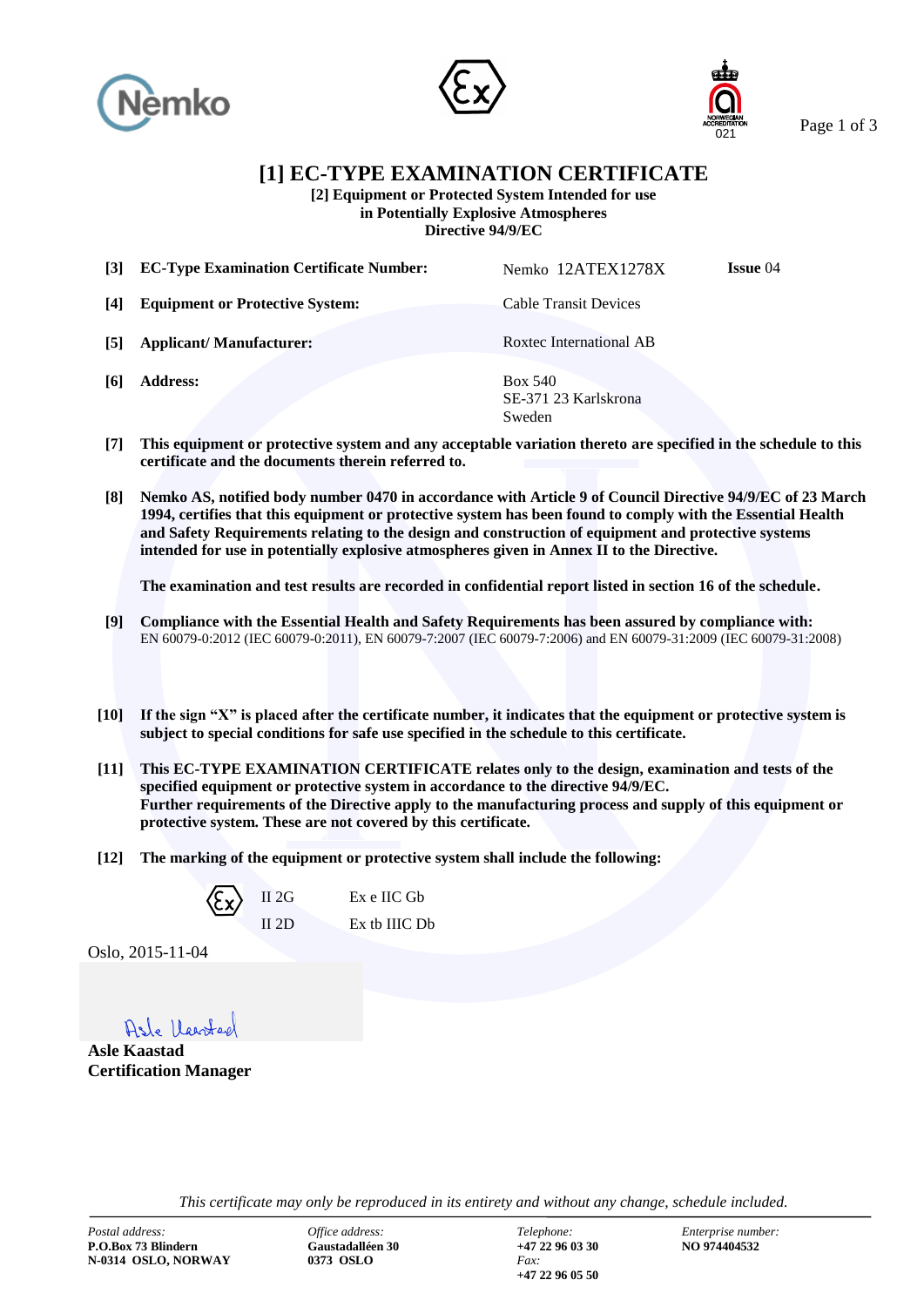



# **[13] Schedule**

# **[14] EC-TYPE EXAMINATION CERTIFICATE No.** Nemko 12ATEX1278X Issue 04

## **[15] Description of Equipment or Protective System**

The Cable Transit Devices 'CTDs'(see Type Designation below), for use with circular cables both armoured and nonarmoured or corrugated cables (see Corrugated cables below) of non-interrupted and non-metallic outer jacket type or conduits. The CTDs consists of multi diameter sealing modules (type RM and CM as standard or with EMC properties) that depending on each individual size, accepts a limited number of cable diameters in applicable types of frames or sleeves and shall be marked with the Ex symbol.

The modules are made of mirrored rubber profiles and each part has a number of thin rubber layers that are ending up with a solid rubber core. The layers are made with two different colours to make the adaption to a cable exactly same on both halves and are allowed to differ one layer at most. To achieve appropriate sealing and mechanical properties to prevent the cables from slippage there shall always be a visible separation between the sealing module halves.

The modules made of EPDM are available with layers and core, but some greater sizes are also available without the core. In addition there are also single diameter- and solid modules.

The correct sizes and procedure of assembling the cables to the modules are described in detail in the enclosed installation instructions. Ex Compression devices are used to achieve appropriate compression of the modules and solids some CTDs uses compression units that expands inside the CTDs and some others have incorporated solid rubber profiles that achieve the expansion.

There are also two types of CTDs that incorporates both the compression device and multi diameter modules as a single unit, but still with two halves. The method to assemble the compression devices etc. and to achieve sealing of the CTDs is described in detail in the enclosed installation instructions.

Most CTDs that has a rectangular opening with or without rounded corners with modules of type RM are all available for different combinations with several openings in width and/or in high. CTDs for use with rectangular openings with CM modules (one type with dual opening) and round sleeves are only available with single openings.

The CTDs installation instructions listed in this report will define each variant in detail and all applicable parts that are approved for use within that variant.

#### **Type Designations:**

CF 8 Ex, CF 32 Ex, CF 16 Ex, C RS T… Ex, RS…B Ex, G… Ex, SF… Ex, SFX…B Ex, B…B Ex, R…B Ex and RO…B Ex

#### **Temperature Range:**

CF 8 Ex and CF 32 Ex CF 16 Ex, C RS T… Ex, RS…B Ex, G… Ex, SF… Ex, SFX…B Ex, B…B Ex, R…B Ex and RO…B Ex  $-40^{\circ}$ C to  $+80^{\circ}$ C  $-60^{\circ}$ C to  $+80^{\circ}$ C

**Corrugated cables for use with: CF 8** Ex**, CF 32** Ex**, SF…** Ex**, SFX…B** Ex **and G…** Ex ACIC (Armoured Control and Instrumentation Cable) according to C22.1-06 CEC, ACWU (Armoured Cable for Wet locations) according to UL4, TECK90 according to C22.2 No. 131-07 MC (Metal Clad) according to UL1569

## **[16] Report No.**

D0000831 issue 4

*This certificate may only be reproduced in its entirety and without any change, schedule included.*

*Postal address: Office address: Telephone: Enterprise number:* **P.O.Box 73 Blindern N-0314 OSLO, NORWAY 0373 OSLO** *Fax:*

**+47 22 96 05 50**